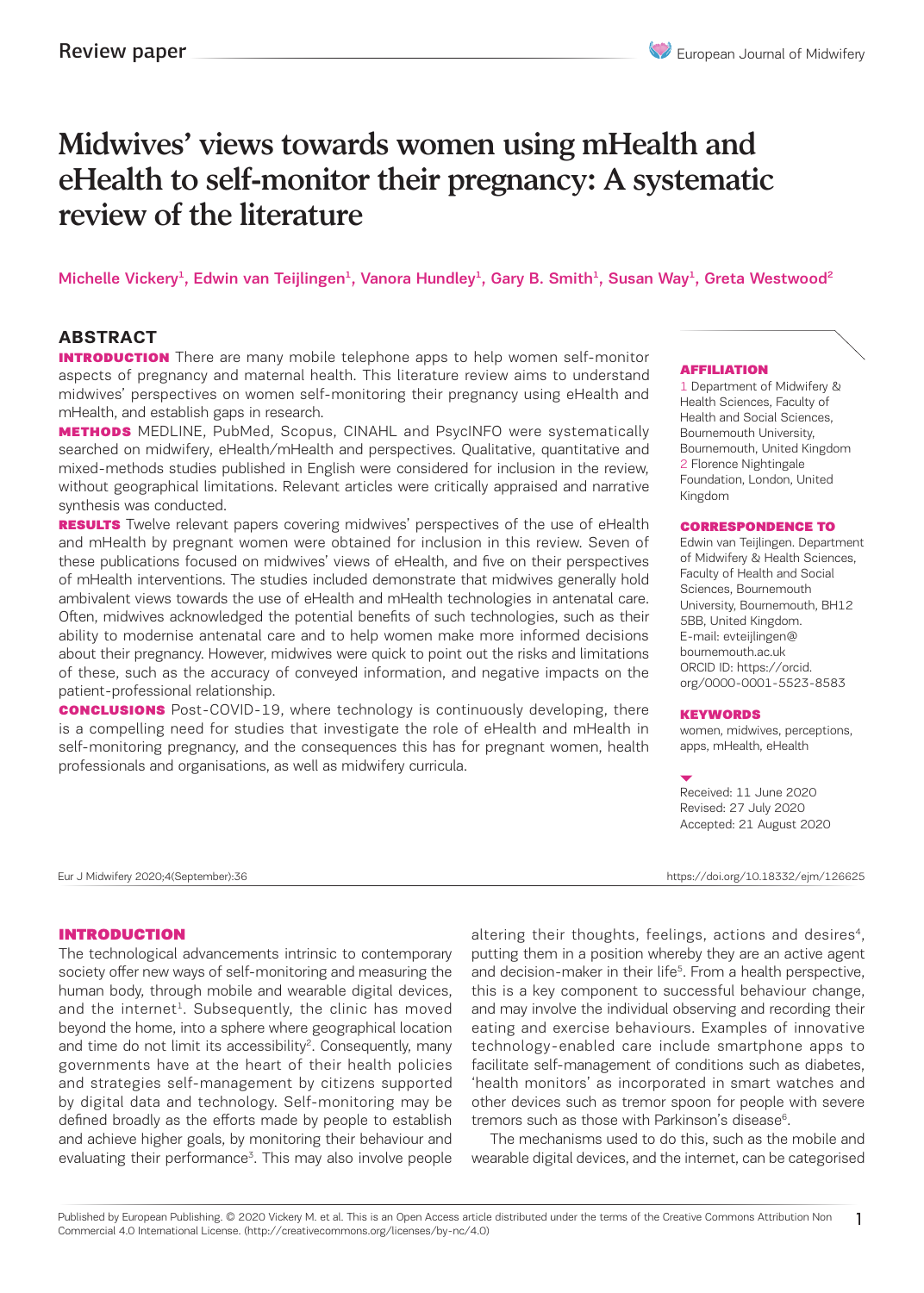into eHealth and mHealth. eHealth, an emerging field of interest to public health<sup>7</sup>, is defined by the World Health Organization<sup>8</sup> as the use of information and communication technology (ICT) for health. Eysenbach<sup>7</sup> expands on this, by suggesting the term not only includes the internet and related technologies that deliver health services, but also a state-of-mind that characterises the interconnected commitment possessed by contemporary society to improve healthcare on a local and global level<sup>7</sup>. mHealth is defined as a component of eHealth, which specifically uses mobile communication technology, personal digital assistants, patient monitoring devices and other wireless devices for the delivery of health information and services<sup>9,10</sup>.

Technological advancements lead some to argue that self-monitoring in health is set to increase $11$ , including in pregnancy, due to developments such as the smartphone<sup>12</sup>. For example, many thousands of health-related mobile applications are available to the public $1$  and are commonly used by pregnant women as an important information source<sup>13,14</sup>. Hybrid forms exist whereby self-monitoring occurs but under professional control, for example some hospitals now have women monitoring their own blood pressure in pregnancy, but using calibrated monitors that are given to women<sup>6</sup>. Some professionals acknowledge that self-monitoring in pregnancy can lead to women feeling

### *Table 1. Population, exposure, outcome (PEO) framework, and medical subject headings (MeSH)\**

| Key concepts based<br>on PEO framework              | <b>Associated synonyms/MeSH</b>                                                                                                                                                                                                                                                                                       |
|-----------------------------------------------------|-----------------------------------------------------------------------------------------------------------------------------------------------------------------------------------------------------------------------------------------------------------------------------------------------------------------------|
| <b>Population: Midwives</b>                         | Midwife/midwives/midwifery<br>Nurse-midwife<br>Birth attendant(s)<br>Traditional birth attendant(s)                                                                                                                                                                                                                   |
| Exposure: eHealth and<br>mHealth                    | eHealth<br>mHealth<br>telehealth<br>telemedicine<br>mobile health<br>electronic health<br>telecommunication(s)<br>digital health<br>information and communication<br>technology/technologies<br>ICT<br>information technology/technologies<br>internet<br>mobile technology/technologies<br>text message(s)/messaging |
| <b>Outcome: Perspectives</b><br>(of the population) | Perspective(s)<br>View(s)<br>Opinion(s)<br>Perception(s)/perceive(s)<br>Belief(s)/believe<br>Thoughts/think<br>Experience(s)<br>Attitude(s)                                                                                                                                                                           |

\*The three concepts and their synonyms were combined in Boolean phrases, using 'AND' and 'OR' where necessary in search strings.

more in control over their decisions, as it gives them a better knowledge of their body2,14-16. However, others are quick to express concerns relating to this, due to its tendency to lead to inaccurate results<sup>17</sup>, pregnant women having too much confidence in the unreliable information they source using these mechanisms<sup>18-20</sup>, and the detrimental effects this has for the woman-midwife relationship<sup>20,21</sup>. From the literature it is unclear to what extent this relates to the general notion of many people not liking change or to perhaps a generation gap in familiarity with ICT between older midwives and younger pregnant women.

A literature review by van den Heuvel et al.<sup>14</sup> also identified serious challenges to the use of eHealth in pregnancy, such as issues surrounding privacy, liability and costs, and a lack of evidence surrounding its effectiveness in pregnancy. Of the 71 articles included in their review, most were published after 2013 indicating an innovative type of care. Traditionally, midwives, obstetricians and general practitioners were the main providers of pregnancy-related information<sup>22</sup>, but technological advancements have revolutionised pregnancy and changed the way it is practiced, making it an embodied project that encompasses digital health, new devices, the internet and responsible bio-citizenship<sup>12</sup>. Pregnancy is one of the most significant changes a woman can experience, and technology is used as a coping mechanism by many to understand the confusing, exciting and frightening changes they encounter23. Considering this, the current literature review aims to: 1) understand midwives' perspectives on women self-monitoring their pregnancy using eHealth and mHealth; and 2) to establish any gaps within the research.

### **METHODS**

### **Study design and search strategy**

This review included qualitative, quantitative and mixed methods studies, which were published in peer reviewed journals that discussed the concepts identified using the Population, Exposure, Outcome (PEO) framework (Table 1). A robust search strategy was developed using appropriate Medical Subject Headings (MeSH) and associated synonyms relating to the concepts identified using the PEO framework. As many synonyms as possible were included to ensure that all potentially useful articles were included.

Five electronic databases PubMed, Scopus, MEDLINE, PSychINFO and CINAHL were systematically searched up to September 2019 for materials that met the inclusion criteria (Table 2). The three concepts and their synonyms were combined using Boolean phrases, using 'AND' and 'OR' where necessary. Techniques such as truncation, denoted by an asterisk, and enclosed quotation marks were used when required; the former to search for various spellings and the latter to ensure words appeared together. Database searches were limited to yielding results that included the key concepts and synonyms (Table 1) in their title and abstract only; as Aveyard<sup>24</sup> argues it is most effective to limit the search to title and abstract only to prevent being overwhelmed by irrelevant results.

Due to a lack of translation resources, only studies published in English were included in the literature review;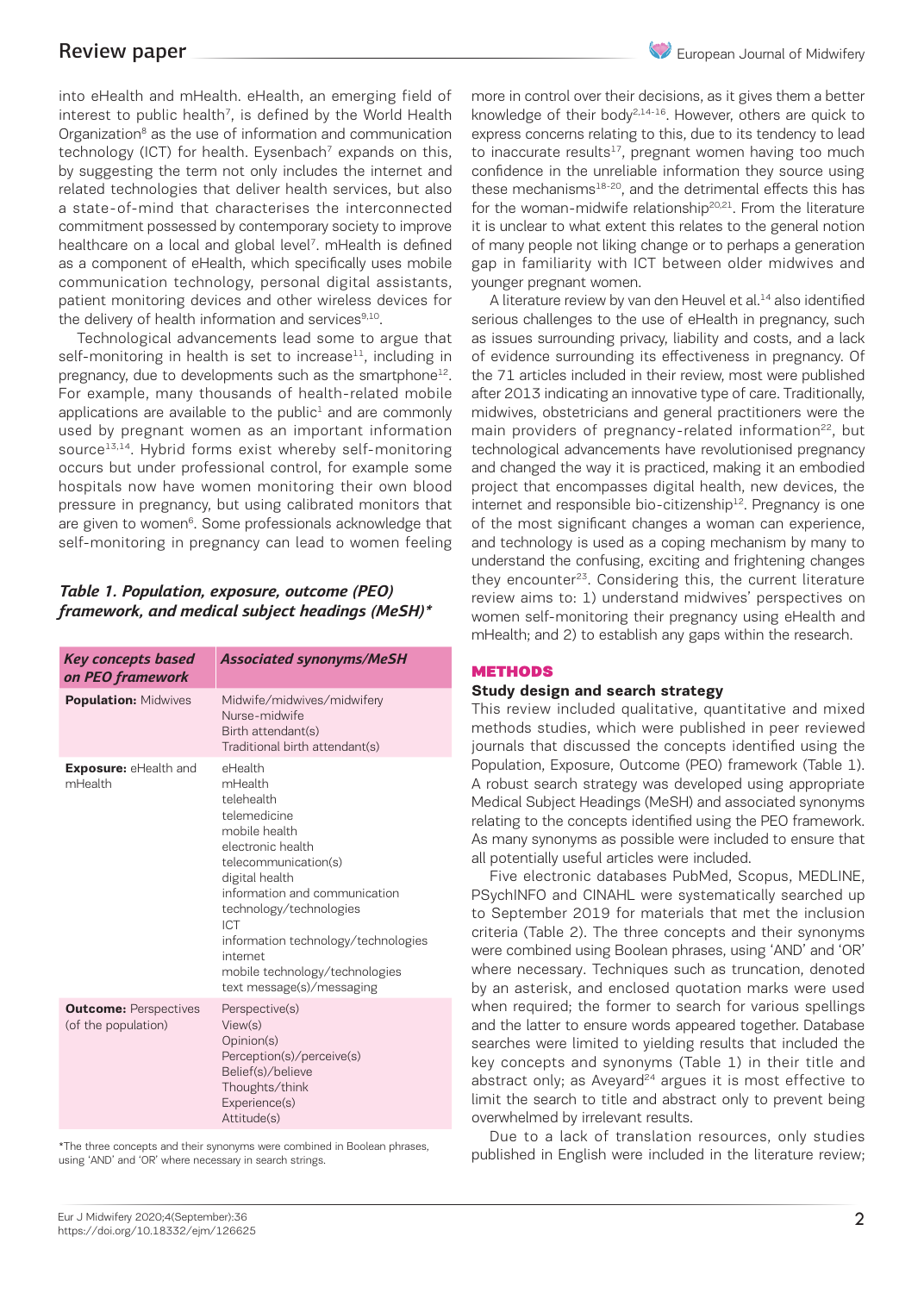### *Table 2. Inclusion and exclusion criteria*

#### **Inclusion criteria**

Midwives' perspectives of women self-monitoring their pregnancy using eHealth or mHealth

Peer reviewed academic journal articles

Qualitative, quantitative studies, and mixed method studies

No limits on the date of publication or location of the study

English-language publication

Concerned with key concepts identified using the PEO framework

#### **Exclusion criteria**

Non-peer reviewed articles

Magazine and newspaper articles

Studies on pregnant women's views of self-monitoring

Non-English-language articles

Not relating to the study topic

there were no limitations with regard to year of publication. In order to acquire cross-cultural perspectives where possible, no geographical limitations were applied to the search.

All references retrieved during the systematic search were stored in EndNote and titles and abstracts were screened for eligibility. Articles whose abstracts alluded to the search topic were selected for full-text screening and if relevant, data were extracted and recorded for inclusion in this review. A snowball search strategy was used to identify additional relevant articles from the reference lists of included papers, and their full texts screened to ensure that all potentially useful articles were included.

### **Data extraction**

A summary of each publication included in this review (Table 3) and the key findings of each study (Table 4) were extracted and recorded in preparation for data synthesis. If the articles concerned the views of other audiences, such as nurses or doctors, only data relating to midwives' views (including nurse-midwives) were extracted for inclusion in this review.

| Author(s)<br>Year                          | <b>Title of publication</b>                                                                                                                                                    | <b>Location</b><br>Year of<br>study                                                                                                        | Aim of study                                                                                                                                                                                                                                         | <b>Method</b>                                                                        | <b>Participants</b>                                                         |
|--------------------------------------------|--------------------------------------------------------------------------------------------------------------------------------------------------------------------------------|--------------------------------------------------------------------------------------------------------------------------------------------|------------------------------------------------------------------------------------------------------------------------------------------------------------------------------------------------------------------------------------------------------|--------------------------------------------------------------------------------------|-----------------------------------------------------------------------------|
| eHealth                                    |                                                                                                                                                                                |                                                                                                                                            |                                                                                                                                                                                                                                                      |                                                                                      |                                                                             |
| Dalton et<br>al. <sup>27</sup><br>2014     | 'Who's afraid?': Attitudes<br>of midwives to the<br>use of information and<br>communication technologies<br>(ICTs) for delivery of<br>pregnancy-related health<br>information. | Australia<br>2014                                                                                                                          | Midwives' attitudes and experiences<br>of Information Communication<br>Technology use to identify potential<br>causal factors that encourage or<br>inhibit their usage in antenatal care.                                                            | Mixed-methods<br>study (semi-<br>structured<br>interviews, focus<br>groups, surveys) | 19 midwives                                                                 |
| Fredriksen et<br>al. <sup>28</sup><br>2018 | How do health professionals<br>acknowledge Web-based<br>knowledge in pregnancy<br>consultations?                                                                               | Norway<br>2015-2016                                                                                                                        | To explore how Norway doctors,<br>midwives and physiotherapists<br>manage women's eHealth literacy<br>and Web-based knowledge in<br>pregnancy                                                                                                        | Qualitative study<br>(semi-structured<br>interviews)                                 | 13 participants<br>(4 midwives, 4<br>physiotherapists,<br>5 GPs)            |
| Johnsen <sup>18</sup><br>2014              | The impact of internet use<br>on the client-professional<br>relationship: A comparative<br>analysis.                                                                           | Denmark<br>and Norway<br>2012-2013                                                                                                         | To explore how internet use impacts<br>client-professional relationship:<br>midwives compared to other health<br>staff                                                                                                                               | Qualitative study<br>(semi-structured<br>focus group<br>interviews)                  | 30 health<br>professionals<br>(midwives,<br>nurses and<br>physiotherapists) |
| Lagan et al. $16$<br>2007                  | Pregnancy problems: answers<br>on the internet?                                                                                                                                | Northern<br>Ireland<br>2005                                                                                                                | To explore the extent and nature<br>of pregnant women's use of the<br>internet                                                                                                                                                                       | Cross-sectional<br>qualitative study<br>(electronic<br>questionnaire)                | 40 midwives                                                                 |
| Lagan et al. <sup>19</sup><br>2011         | Web-based survey of<br>midwives' perceptions of<br>women using the internet<br>and pregnancy: a global<br>phenomenon.                                                          | UK, USA,<br>Australia.<br><b>New</b><br>Zealand,<br>Ireland,<br>Canada.<br>Netherlands.<br>Germany,<br>Greece,<br>Jordan<br>Mexico<br>2006 | Midwives' views of internet use in<br>midwifery practice, to elicit extent<br>and nature of pregnant women's<br>use of internet from a midwifery<br>perspective, and midwives' views of<br>pregnant women using internet as an<br>information source | Quantitative study<br>(web-based survey)                                             | 303 midwives                                                                |

### *Table 3. Summary of included publications*

Continued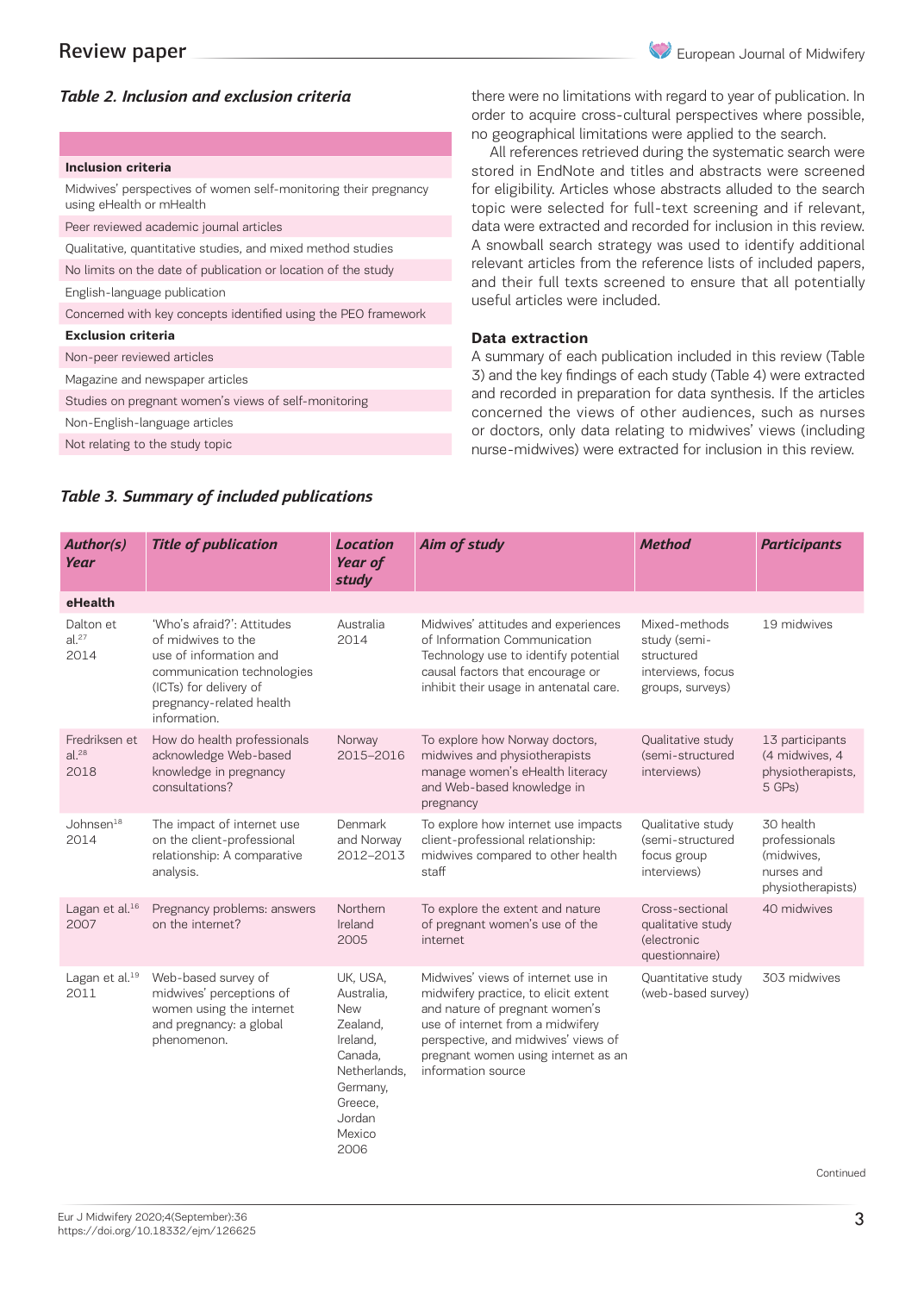### Review paper

### *Table 3.* Continued

| Author(s)<br>Year                            | <b>Title of publication</b>                                                                                                                                                         | Location<br>Year of<br>study    | Aim of study                                                                                                                                                                   | <b>Method</b>                                                                                                                               | <b>Participants</b>                                                                                                                                         |
|----------------------------------------------|-------------------------------------------------------------------------------------------------------------------------------------------------------------------------------------|---------------------------------|--------------------------------------------------------------------------------------------------------------------------------------------------------------------------------|---------------------------------------------------------------------------------------------------------------------------------------------|-------------------------------------------------------------------------------------------------------------------------------------------------------------|
| Wennberg et<br>al. <sup>20</sup><br>2015     | A questioned authority meets<br>well-informed pregnant<br>women: a qualitative study<br>examining how midwives<br>perceive their role in dietary<br>counselling.                    | Sweden<br>2013                  | To describe how midwives perceive<br>their role and significance in dietary<br>counselling of pregnant women<br>who use the internet to source<br>information                  | Mixed-/<br>mono-methods<br>(secondary data<br>analysis from<br>semi-structured<br>telephone<br>interviews and<br>face-to-face<br>interviews | 21 midwives                                                                                                                                                 |
| Weston and<br>Anderson <sup>29</sup><br>2014 | Internet use in pregnancy.                                                                                                                                                          | <b>UK</b><br>2013               | Value internet use in pregnancy, from<br>viewpoint of: midwives, pregnant and<br>postnatal women                                                                               | Qualitative study<br>(focus groups<br>and in-depth<br>interviews)                                                                           | 13 midwives, 7<br>antenatal women<br>and 6 postnatal<br>women                                                                                               |
| mHealth                                      |                                                                                                                                                                                     |                                 |                                                                                                                                                                                |                                                                                                                                             |                                                                                                                                                             |
| Grassl et al. <sup>30</sup><br>2018          | A Web-Based Survey<br>Assessing the Attitudes of<br>Health Care Professionals in<br>Germany Toward the Use of<br>Telemedicine in Pregnancy<br>Monitoring: Cross-Sectional<br>Study. | Germany<br>2017                 | To investigate the attitudes of health<br>care professionals in obstetrics<br>towards telemedicine.                                                                            | Quantitative study<br>(web-based survey)                                                                                                    | 244 health<br>professionals<br>(physicians,<br>midwives,<br>nurses, physician<br>assistants<br>and medical<br>students)                                     |
| Lanssens et<br>al. <sup>31</sup><br>2019     | Midwives', obstetricians', and<br>recently delivered mothers'<br>perceptions of remote<br>monitoring for pre-natal care:<br>Retrospective survey.                                   | Belgium<br>2016                 | To investigate the perceptions and<br>experiences of remote monitoring<br>among mothers, midwives and<br>obstetricians.                                                        | Quantitative study<br>(online survey)                                                                                                       | 92 mothers, 52<br>midwives and 14<br>obstetricians                                                                                                          |
| Soltani et<br>al. <sup>32</sup><br>2012      | Women's and Midwives'<br>Perspectives on the Design of<br>a Text Messaging Support for<br>Maternal Obesity Services: An<br>Exploratory Study.                                       | Doncaster,<br><b>UK</b><br>2011 | To explore women's and midwives'<br>views on the use of mobile<br>technology in supporting obese<br>pregnant women with healthy<br>lifestyle choices                           | Qualitative<br>study (focus<br>groups using<br>semi-structured<br>interviews)                                                               | 8 midwives and<br>6 women                                                                                                                                   |
| Soltani et<br>al. <sup>33</sup><br>2015      | Maternal Obesity Management<br>Using Mobile Technology: A<br>Feasibility Study to Evaluate<br>a Text Messaging Based<br>Complex Intervention during<br>Pregnancy.                   | Doncaster,<br>UK<br>2013-2014   | To understand the appropriateness<br>of a text messaging based complex<br>intervention for promoting healthy<br>gestational weight gain during<br>pregnancy                    | Mixed methods<br>(single arm<br>intervention,<br>focus groups and<br>interviews)                                                            | 14 women and<br>1 specialist<br>midwife                                                                                                                     |
| Willcox et<br>$al.^{21}$<br>2015             | Views of Women and Health<br>Professionals on mHealth<br>Lifestyle Interventions in<br>Pregnancy: A Qualitative<br>Investigation.                                                   | Australia<br>2013               | Women and health staff's views<br>regarding mHealth sources and<br>interventions to assist women to eat<br>well, be physically active, and gain<br>healthy weight in pregnancy | Qualitative study<br>(focus groups and<br>in-depth, semi-<br>structured face-to-<br>face interviews)                                        | 15 pregnant<br>or postpartum<br>women & 12<br>health staff (two<br>obstetricians,<br>GPs, midwives,<br>dietitians.<br>physiotherapists,<br>and pharmacists) |

### **Quality assessment**

In order to assess the quality of each article, the Critical Appraisal Skills Programme (CASP) Systematic Review Checklist 2017<sup>25</sup> was utilised. This technique helps to verify that studies are trustworthy, and subsequently ensures the chosen literature was eligible to include in this review.

#### **Data synthesis**

The characteristics of each study (Table 3) and their key

findings (Table 4), were summarised. The relevant articles included in this review were narratively synthesised under two headings: eHealth and mHealth.

### RESULTS

A total of 610 papers were identified after duplicates were removed, 421 articles remained for title and abstract screening. During this stage, 405 were excluded as they were not relevant to the search topic, leaving 16 publications,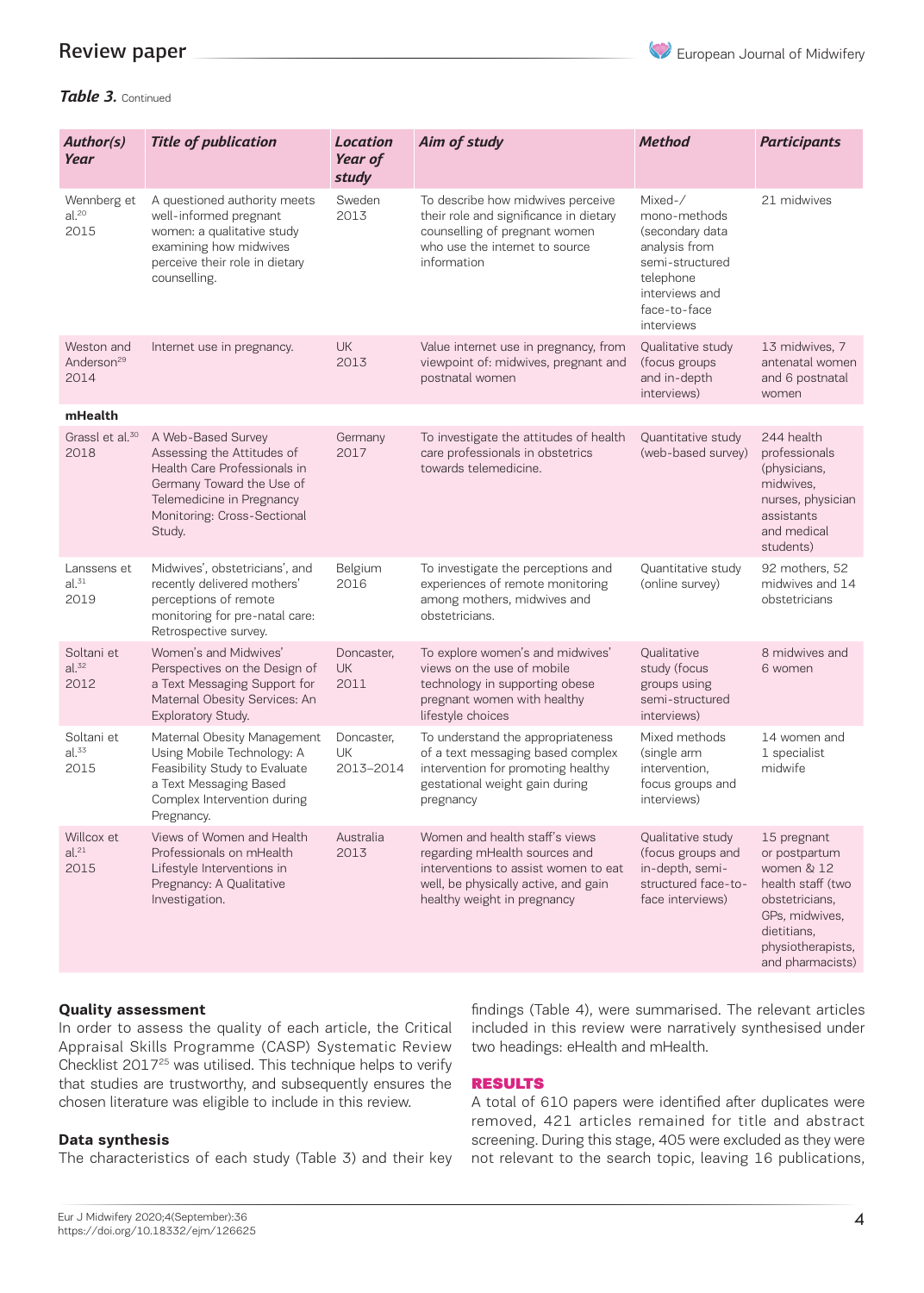European Journal of Midwifery

## *Table 4. Key findings of included articles*

| Author(s)<br>Year                          | <b>Key findings of publication</b>                                                                                                                                                                                                                                                                                                                                                                                                                                                                                                                                                                                                                                                                                                                                                                                                                                                                                                                                                                                                                                                                                                                                                               |
|--------------------------------------------|--------------------------------------------------------------------------------------------------------------------------------------------------------------------------------------------------------------------------------------------------------------------------------------------------------------------------------------------------------------------------------------------------------------------------------------------------------------------------------------------------------------------------------------------------------------------------------------------------------------------------------------------------------------------------------------------------------------------------------------------------------------------------------------------------------------------------------------------------------------------------------------------------------------------------------------------------------------------------------------------------------------------------------------------------------------------------------------------------------------------------------------------------------------------------------------------------|
| Dalton et<br>al. <sup>27</sup><br>2014     | • Midwives acknowledged that pregnant women are increasingly using the internet and mobile technologies to seek pregnancy<br>related information.<br>• Midwives recognised both the potential benefits and possible risks in the use of Information Communication Technologies<br>(ICTs) in the delivery of pregnancy-related health information, but expressed significant concerns around the accuracy of the<br>information available online.                                                                                                                                                                                                                                                                                                                                                                                                                                                                                                                                                                                                                                                                                                                                                 |
| Fredriksen<br>et al. <sup>28</sup><br>2018 | • All of the participants had experienced pregnant women having web-based knowledge either directly or indirectly<br>• Generally, participants were ambivalent towards women using eHealth to source pregnancy related information and were<br>especially sceptical about web forums as they were deemed as misinformative.<br>• Many of the participants felt that pregnant women's eHealth literacy challenged their professional role and authority,<br>subsequently having a negative impact on the patient-professional relationship.<br>• Midwives felt it was time consuming to help pregnant women differentiate between accurate and untrustworthy information<br>and that pregnant women using the internet to obtain pregnancy-related information had resulted in requests for extra<br>consultations due to anxieties and worries around the information they had sought.<br>• Midwives were more net friendly in their clinical practice than other participants, and distributed links to trustworthy online<br>information, encouraged against web forums and encouraged critical thinking by their patients when appraising the quality of the<br>information they had sourced. |
| Grassl et<br>al. <sup>30</sup><br>2018     | • There is an ambivalent attitude towards the use of telemedicine amongst healthcare professionals.<br>• Midwives felt that an app which pregnant women could consult when feeling unwell or experiencing unfamiliar symptoms that<br>would give advice or advise them to see a doctor would lead to unnecessary emergency consultations increasing their workload.<br>· 72.6% of participants had doubts about mHealth developments in antenatal care and few would recommend this to their<br>patients.                                                                                                                                                                                                                                                                                                                                                                                                                                                                                                                                                                                                                                                                                        |
| Johnsen <sup>18</sup><br>2014              | . Overall, midwives were mostly negative about the use of the internet by pregnant women to gather pregnancy-related<br>information.<br>• Midwives raised concerns around the reliability and accuracy of information being acquired, and felt this caused pregnant<br>women to rely upon the midwives to authenticate this information.<br>• Midwives felt the volume of information caused information clutter, which they often had to clear.<br>• Midwives felt their knowledge and experience was undermined by information gathered by pregnant women in chatrooms,<br>especially when they valued the information from other pregnant women more than that of the midwife.<br>• Although pregnant women were extremely updated on health information retrieved from the internet, midwives felt the women<br>were extremely unlikely to act upon this without consulting them first.                                                                                                                                                                                                                                                                                                      |
| Lagan et<br>al. <sup>16</sup><br>2007      | • The results suggested an increased use of the internet to acquire pregnancy-related information.<br>• Midwives were positive about the use of the internet by pregnant women, and felt it has the ability to improve healthcare<br>delivery and information dissemination.<br>· 69% (n=24) of midwives reported in the last year (2004-2005) a pregnant woman had discussed information with them that<br>they had retrieved from the internet, much of which was obtained from search engines such as Yahoo or Google.                                                                                                                                                                                                                                                                                                                                                                                                                                                                                                                                                                                                                                                                        |
| Lagan et<br>al. <sup>19</sup><br>2011      | • Midwives recognised that pregnant women are increasingly using the internet to gather pregnancy related information and<br>just under three-quarters of participants recognised the benefits of this. Despite this 90% of participants expressed significant<br>concerns about the accuracy of information available on the internet.<br>• 89% of midwives perceived pregnant women to be increasingly using the internet. This was noted in each individual country<br>included in the study, except Jordan.<br>• 73% of respondents agreed or strongly agreed that the internet improves the pregnant woman's knowledge of pregnancy-<br>related health conditions and treatments, and gives them more control over the choices surrounding their pregnancy.<br>• In the study years of 2005-2006, 86% of midwives had had experience of women discussing information they had acquired<br>from the internet, with the main sources cited to obtain information being Google and Yahoo.                                                                                                                                                                                                      |
| Lanssens<br>et al. <sup>31</sup><br>2019   | • Although most of the participants had little or no experience with remote monitoring technology, they reported positive<br>perceptions of this, and felt it was not a threat to their everyday work.<br>• Remote monitoring was perceived as an important component in the follow up of high-risk pregnancies, with 77% of midwives<br>believing that it improved the care for high risk pregnancies and 80% reporting that it added value to pregnant women.                                                                                                                                                                                                                                                                                                                                                                                                                                                                                                                                                                                                                                                                                                                                  |
| Soltani et<br>al. <sup>32</sup><br>2012    | • Although quicker to identify limitations and risks, midwives were generally positive about the use of a text messaging service to<br>support pregnant obese women with making healthy lifestyle choices.<br>• Midwives believe the scheme had the ability to modernise, motivate, remind and reduce the sense of isolation amongst<br>pregnant obese women, all of which could effectively help them to make healthy lifestyle choices.<br>• Midwives were quick to identify the possibility of the service being offensive and creating pressure or guilt amongst its users.<br>• Midwives felt it important to make the service available to all pregnant women, and emphasised the message tone, content,                                                                                                                                                                                                                                                                                                                                                                                                                                                                                   |

and other forms of supportive mobile technology should be given special attention.

Continued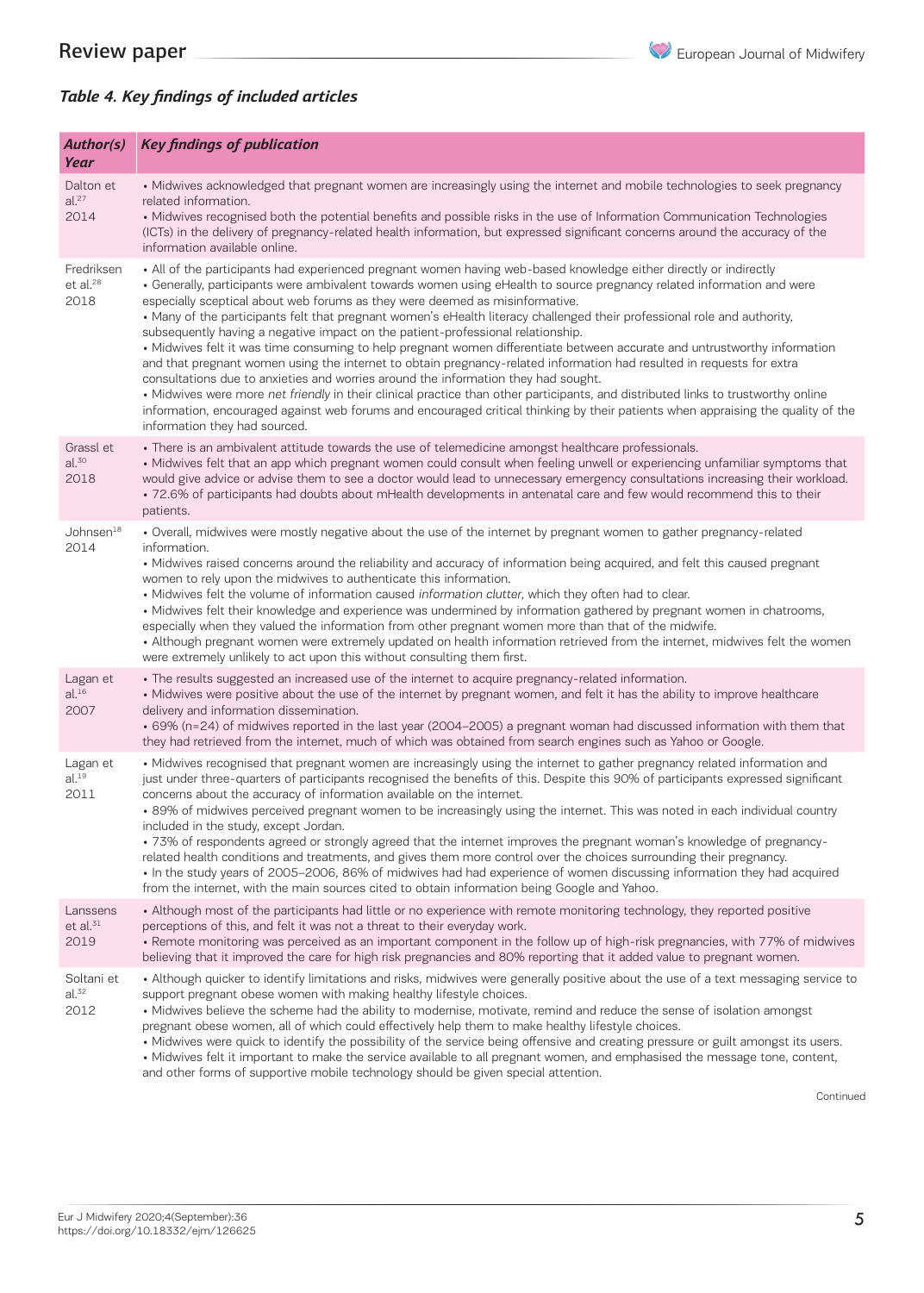### Review paper

### *Table 4.* Continued

| Author(s)<br>Year                              | <b>Key findings of publication</b>                                                                                                                                                                                                                                                                                                                                                                                                                                                                                                                                                                                                                                                                                                                                                                                                                                                                                                                                                                                                                                                                                                                        |
|------------------------------------------------|-----------------------------------------------------------------------------------------------------------------------------------------------------------------------------------------------------------------------------------------------------------------------------------------------------------------------------------------------------------------------------------------------------------------------------------------------------------------------------------------------------------------------------------------------------------------------------------------------------------------------------------------------------------------------------------------------------------------------------------------------------------------------------------------------------------------------------------------------------------------------------------------------------------------------------------------------------------------------------------------------------------------------------------------------------------------------------------------------------------------------------------------------------------|
| Soltani et<br>al. <sup>33</sup><br>2015        | • The specialist midwife felt positive about the use of a text messaging service to promote healthy gestational weight gain as<br>they were able to build rapport and tailor the messages, but felt negative about the logistics of the service.<br>· Relationship building was perceived as a major advantage of the initiative, as the midwife was able to create trust through<br>appointments with the pregnant women to support them alongside the text messaging system and self-monitoring activities.<br>• The midwife felt personalised support was beneficial as she could tailor messages to encourage or praise each pregnant<br>woman to support their healthier lifestyle changes, and she could also use the mobile technology to refer them to further support<br>services which made this a holistic intervention.<br>· The midwife was negative about the information technology and logistics as the lists of messages to select were too long and<br>the process of selecting them had too many stages meaning it was not as time efficient as it could have been.                                                                    |
| Wennberg<br>et al. <sup>20</sup><br>2015       | - Overall, midwives felt positive about the use of the internet by pregnant women because they believed it made them well-<br>informed, however they were concerned about the accuracy of the information that was being accessed.<br>• Midwives felt that women needed professional guidance to interpret this information as they could often be too emotionally<br>oriented, lack rationality, and be too worried to assess the information adequately.<br>• Midwives felt that often women had too much confidence in the information they acquired, making them feel like a questioned<br>authority.<br>• Midwives often felt less well informed than pregnant on dietary issues as they did not have time to search for the information,<br>leading to feelings of inadequacy.<br>• Although they felt listened to, midwives felt unsure of the impact their advice had on the pregnant women's behaviour.                                                                                                                                                                                                                                          |
| Weston<br>and<br>Anderson <sup>29</sup><br>201 | • Midwives were mostly negative about the use of the internet by pregnant women due to concerns around their inappropriate<br>use of this, and specifically expressed concerns relating to overuse creating anxiety, pregnant women becoming obsessed by<br>internet usage to acquire information, their poor judgement of the information they acquire, and the unrealistic expectations it<br>creates with regards to managing pregnancy.<br>• Midwives felt a beneficial aspect of the internet was that it has the ability to empower pregnant women and act as a discussion<br>trigger, however felt it was often used by pregnant women to challenge the midwives' provision of care and expertise, and that<br>social media and apps are encouraging women to disbelieve midwives' advice.<br>• Midwives were negative about discussion forums as the experiences shared do not apply to all pregnant women, but were<br>positive about pregnant women using the NHS website                                                                                                                                                                       |
| Willcox et<br>al. <sup>21</sup><br>2015        | • Health professionals were generally negative about the use of mHealth, were quick to identify the associated risks and felt that<br>mHealth was detrimental to the patient-professional relationship.<br>. Some health professionals felt that the emergence of technology has shifted the control of information to untrusted sources,<br>and away from trusted health professionals and organisations.<br>• Many health professionals expressed concerns regarding the medicolegal risks associated with mHealth, such as the harm<br>to the women (harmful information and privacy issues), and the harm to the professional integrity of health professionals and<br>organisations (intellectual property, privacy, legitimacy concerns). However, others acknowledged mHealth was feasible if these<br>risks were addressed.<br>· The unfamiliarity with and fear of mHealth meant some health professionals had limited engagement with and understanding<br>of its ability to support antenatal care.<br>• Some health professionals expressed concerns regarding the accessibility of mHealth to women who may not have mobile<br>phone access. |

which had their full-texts assessed for eligibility. Four out of the 16 articles were excluded with reasons, leaving 12 publications for inclusion. The process for identification, screening, eligibility and inclusion, which underpins this systematic search, is illustrated by the PRISMA flowchart<sup>26</sup> depicted in Figure 1.

### **Studies of the review**

The twelve studies included in this review are described in Table 3. All studies were conducted in high-income countries, with the majority of the studies from the UK.

The findings are presented under two broad categories: eHealth, which includes seven of the studies, and mHealth which includes five. Each category has its own subcategories within it, based on themes that were identified throughout the articles. A summary of the key findings of the articles are discussed individually in Table 4.

### **eHealth**

Seven of the studies focused on midwives' views of pregnant women using eHealth to acquire pregnancy-related information (Table 3). Participants in all of the studies perceived that there was an increase in internet usage by childbearing women. One international study found that 89% (n=271) of midwives from ten countries perceived that there was an increase in internet usage amongst pregnant women, with 91% in the UK alone considering there was a rise<sup>19</sup>. Throughout the seven studies, which related to midwives' views of pregnant women's use of eHealth, three common issues were identified and are discussed in more depth below: Accuracy, Informed choices, and The midwifewoman relationship.

#### **Accuracy**

Six studies reported that midwives were concerned about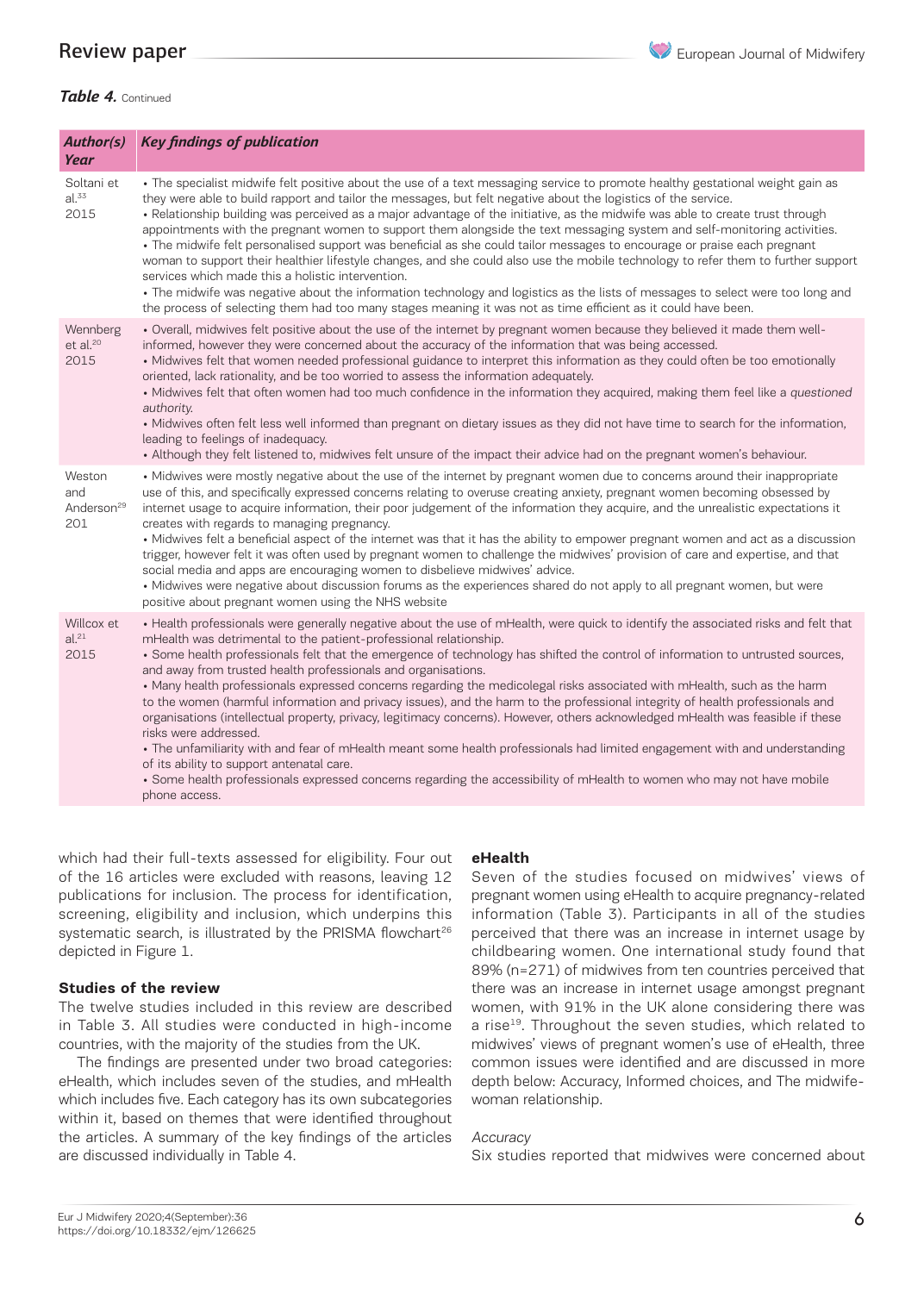European Journal of Midwifery

### *Figure 1. PRISMA flowchart*



the accuracy and reliability of the information that was being accessed by pregnant women on the internet<sup>18-20,27-29</sup>. One study found that 90% of respondents were very or somewhat concerned about the accuracy of information that pregnant women were accessing $19$ , whilst another found that midwives were specifically concerned about the quality of information that younger women who 'lived on the net' were exposed to<sup>20</sup>. Participants from two of these studies discussed how this information would often create anxiety and unrealistic expectations of pregnancy management amongst the women, and would often result in requests for extra consultations due to concerns about the information they had sought<sup>28,29</sup>. Participants in three of the studies discussed how midwives were often relied on by pregnant women to help them to distinguish between accurate and untrustworthy information they had retrieved by using the internet<sup>18,20,28</sup>. Midwives felt that the information pregnant women retrieved from the internet caused information clutter, which had to be cleared by the midwives $^{18}$ , and that helping pregnant women to authenticate information was a time-consuming process<sup>28</sup>. Midwives in three of the studies expressed concerns about the use of web forums to retrieve pregnancy-related information<sup>27-29</sup> as they were deemed as

misinformative sources<sup>28</sup> containing extreme experiences that do not apply to all pregnant women<sup>29</sup>. Despite concerns about the accuracy of information, midwives in the Australian study by Dalton et al.<sup>27</sup> failed to consistently inform women about evidence-based websites, however, when they did, they directed their patients to the South Australian Government website. Midwives in the study conducted by Fredriksen et al.<sup>28</sup> did provide links to trustworthy websites and participants in the study by Weston and Anderson<sup>29</sup> were positive about the use of the NHS website to retrieve pregnancy-related information. Although the study by Lagan et al.<sup>16</sup> found that one participant had used PubMed to access pregnancy-related information, Google and Yahoo were found to be predominately used to retrieve this<sup>16,19</sup>.

### Informed decisions

Four of the studies unanimously agreed that the internet possessed the ability to widely disseminate information making women more knowledgeable about many aspects of their pregnancy, including pregnancy-related health conditions and treatments, helping them to become more actively involved in the decisions relating to their pregnancy<sup>18-20,29</sup>. In one study, midwives felt that pregnancy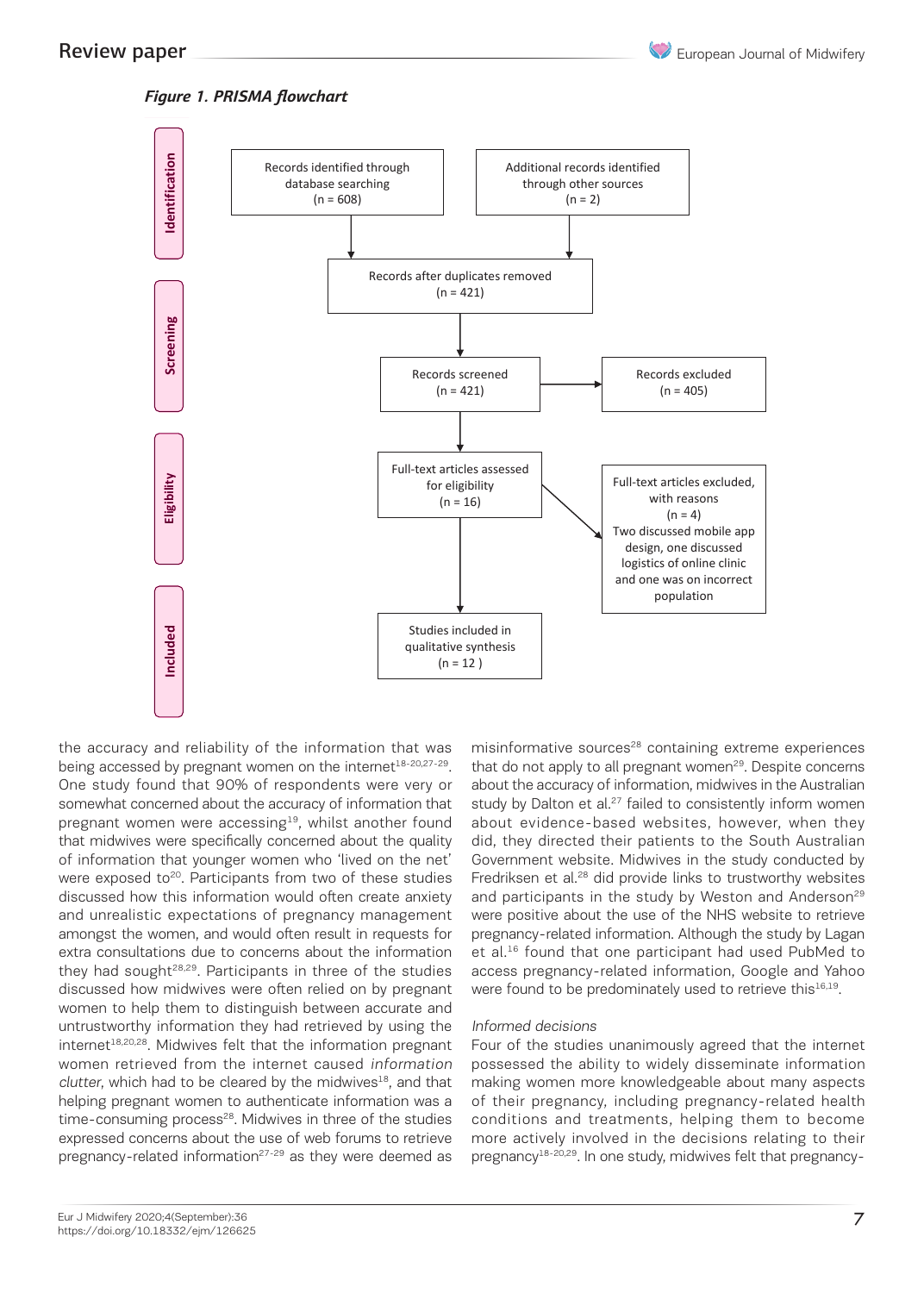related information retrieved from the internet helped to empower pregnant women and acted as a discussion trigger $29$ . Lagan et al.<sup>19</sup> found that 73% of midwives agreed that the internet gave childbearing women more control over the choices surrounding their pregnancy and improved their knowledge of pregnancy-related health conditions and treatments<sup>19</sup>. Participants from two studies agreed that women would not act on the information they acquired on the internet without consulting a midwife first, as they needed help to interpret and authenticate this knowledge<sup>18,20</sup> and that information prepared pregnant women for their consultations, acting as a source of comparison $18$ . Lagan et al.<sup>19</sup> found that of 86% of midwives who had experience of women discussing internet gathered information in the year 2005–2006, 67% thought this affected how the woman believed their pregnancy should be managed $19$ .

### Midwife-woman relationship

Although participants agreed that the internet helps pregnant women to make more informed decisions, midwives from four of the studies felt that the pregnant women's use of the internet had negative impacts on the traditional midwife-woman relationship<sup>18,20,28,29</sup>. Participants from these studies stated that women often had too much confidence in the information they were accessing, which resulted in the midwife becoming a questioned authority<sup>20</sup> whose professional role was undermined by internet gathered information<sup>18,28,29</sup>. Midwives in one study felt their knowledge and experience was especially undermined by the information retrieved by pregnant women from online forums, as they seem to value the experiences of other women more than that of the midwive<sup>18</sup>. Two studies found that that midwives often felt inadequate as the women were often better informed than them on current information and studies, as they had no time to update themselves<sup>20,28</sup>. Midwives felt that the knowledge retrieved by pregnant women from the internet was often used to challenge their provision of care<sup>29</sup> and that it was creating more demanding healthcare users<sup>28</sup>. Wennberg et al.<sup>20</sup> found that midwives felt listened to, however, they were unsure of the impact their advice had on the pregnant women's behaviour<sup>20</sup>. In contrast. Fredriksen et al.<sup>28</sup> found that midwives felt that pregnant women used information retrieved on the internet to make their decisions prior to their consultations, and so their professional opinion was undervalued. Alongside the internet, Weston and Anderson<sup>29</sup> identified that midwives believed that social media and mobile apps were encouraging pregnant women to disbelieve their advice, challenging their professional authority.

### **mHealth**

Five studies focused on the views of midwives on the use of mHealth within pregnancy<sup>21,30-33</sup>. Two of the studies explored midwives' views on the use of a Short Messaging Service (SMS) to deliver information and support to women throughout their pregnancy<sup>32,33</sup>; one discussed midwives' perceptions of the use of mHealth to source and deliver pregnancy-related information<sup>21</sup>; one focused on the

perceptions of midwives regarding remote monitoring during pregnancy $31$ ; and the final study aimed to investigate the attitudes of midwives towards a pregnancy-related app<sup>30</sup>. Due to the variation of technology discussed and the differing themes highlighted, results are discussed in more depth below under two categories: Benefits of mHealth, and Limitations and risks of mHealth.

### Benefits of mHealth

Three studies found that midwives were predominately positive about the use of mHealth within pregnancy $31-33$ . Two of these studies explored midwives' perspectives of a Short Messaging Service (SMS)<sup>32,33</sup>, whilst the other investigated the perceptions of midwives regarding remote monitoring during pregnancy<sup>31</sup>. Both studies by Soltani et al.<sup>32,33</sup> found that midwives expressed positivity about the SMS schemes, which were designed to support women with gestational weight gain. One study identified the benefits of the SMS initiative to be its ability to modernise antenatal care, motivate and remind pregnant women about their goals of weight management, and decrease their sense of isolation<sup>32</sup>. The specialist midwife in the study by Soltani et al.<sup>33</sup> also expressed positivity about the scheme, and believed that using an integrated service, which combined appointments with self-monitoring activities and mHealth, created a strong trust between the midwife and the women, which effectively supported their weight management. The specialist midwife in this study felt that her ability to tailor the text messages to each individual woman was extremely beneficial, as this meant she could support and praise each woman according to her requirements and achievements<sup>33</sup>. Furthermore, they could refer them to other support services via the mobile technology, making the intervention holistic $33$ . The remaining study, conducted in Belgium by Lanssens et al.<sup>31</sup>, echoed the positive views of midwives regarding mHealth that were identified in the studies by Soltani et  $al.<sup>32,33</sup>$ . Lanssens et al. $31$  found that midwives felt remote monitoring of pregnancies complemented their everyday roles, and they perceived it to be an important component in the management of high-risk pregnancies, despite their lack of prior experience with this technology.

### Limitations and risks of mHealth

Three of the studies found that midwives were quick to identify the limitations and risks of mHealth<sup>21,30,32</sup>. Despite midwives holding predominately positive views of an SMS intervention in the study by Soltani et al. $32$ , midwives were quicker to outline its limitations and risks than benefits. They would mentioned, for example, its potential to create offence through messages that may be deemed insensitive by women, its ability to generate feelings of pressure or guilt amongst women, how the impact of the scheme may be influenced by the individual's mood or motivation, and its potential inaccessibility to some women who may not have phones. Willcox et al.<sup>21</sup> found that participants were generally negative about the use of mHealth to source and disseminate pregnancy-related information, and quickly identified inherent risks, such as medicolegal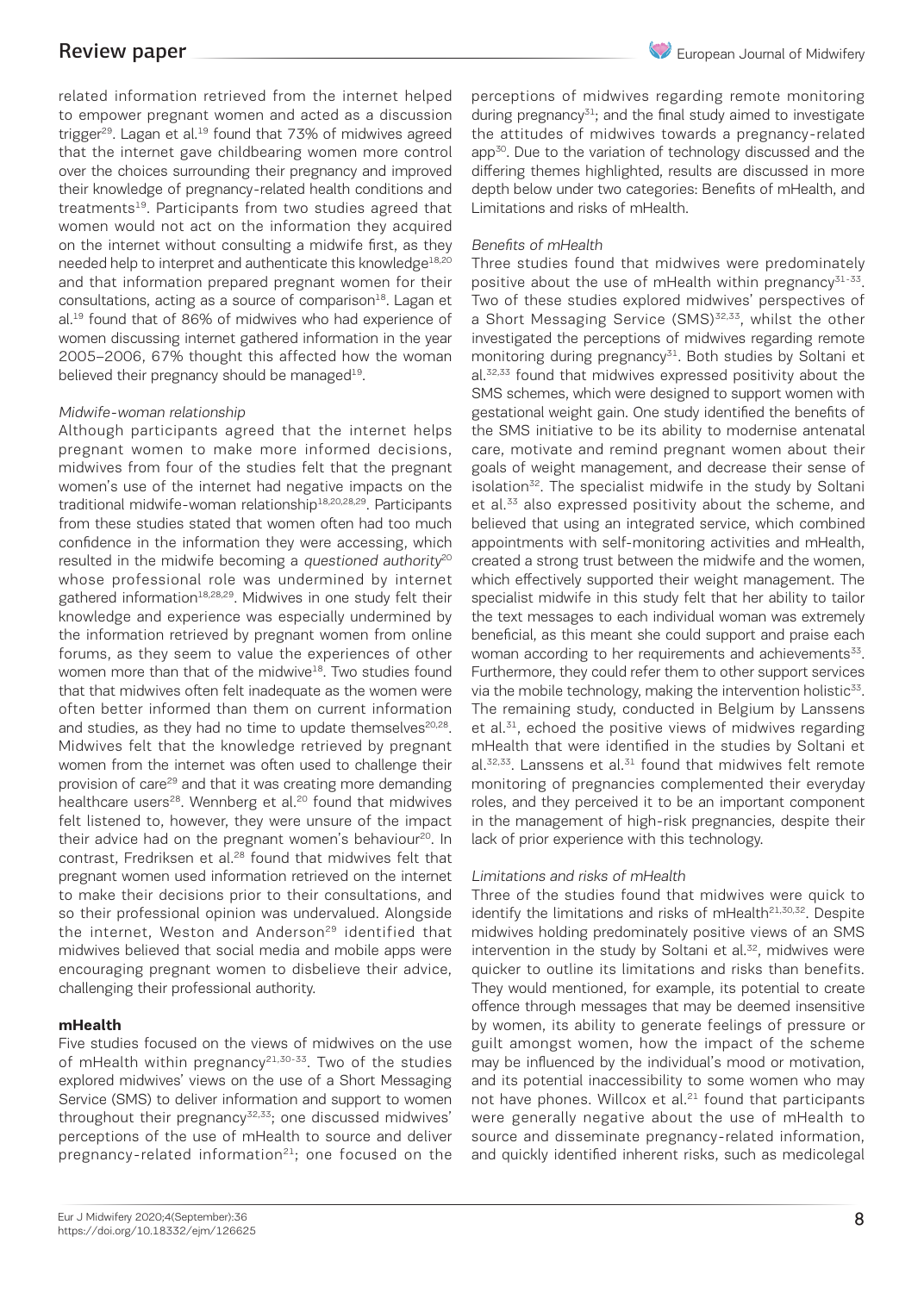ones, including harmful information and privacy issues, and harm to professional integrity of health professionals and organisations, including threats to their intellectual property, and concerns surrounding privacy and legitimacy $21$ . In line with the study conducted by Soltani et al. $32$ , participants expressed concerns surrounding the potential for mHealth to exclude women who do not have mobile phones $21$ . Further, pessimism was expressed by participants who felt that mHealth has had and will continue to have detrimental effects to the patient-professional relationship because it has shifted the control of information from trusted to untrusted sources. However, it was acknowledged by some of the participants that their unfamiliarity with mHealth inhibits their ability to envisage its potential to support antenatal care<sup>21</sup>. Midwives in the study conducted by Grassl et al.<sup>30</sup> expressed negativity about the use of mHealth, namely an app in pregnancy monitoring, as they felt it would lead to unnecessary emergency consultations increasing their work load. This view coincides with that of participants in the eHealth studies by Fredriksen et al.<sup>28</sup> and Weston and Anderson<sup>29</sup>, who felt that pregnant women's use of eHealth often resulted in requests for extra consultations due to anxieties created by the information they had sought.

### **DISCUSSION**

This systematic review aimed to identify the existing literature available regarding midwives' perceptions of women self-monitoring their pregnancy using eHealth and mHealth. The review found that the use of eHealth by pregnant women and mHealth interventions in antenatal care were the only forms of self-monitoring that were discussed from the perspectives of midwives. Interestingly these mechanisms were not specifically referred to in publications as forms of self-monitoring, but as means of information seeking and dissemination, and support provision. A total of twelve papers were included, seven explored eHealth and five mHealth.

The review identified unanimity that midwives feel women are increasingly accessing pregnancy-related information through eHealth, whether to acquire knowledge or to help them in making pregnancy-related decisions. Generally, midwives held ambivalent perspectives regarding the use of eHealth by pregnant women, but these can be categorised as more negative than positive. In many of the studies, much of this negativity derived from concerns about the accuracy of the information that women were accessing and using to inform their decisions<sup>18-20,27-29</sup>. Many midwives also expressed much apprehension around the negative impacts that eHealth is having and will continue to have on the traditional midwife-woman relationship, and raised concerns that it undermines their professional role<sup>18,20,28,29</sup>. Such changes in the healthcare provider–service-user relationship and required changes in the professionals' ways of working are not easy, especially not in the beginning, as recognised by doctors in Portugal and Israel<sup>34</sup>. Whilst a study on eHealth in musculoskeletal models of care suggested the training not only of clinical staff but also administrative support staff<sup>35</sup>.

Although in some studies midwives felt women would not act upon internet-retrieved information without their authentication, as they required help to decipher between accurate and untrustworthy information, others believed internet-acquired information was more highly valued by the women than the information provided by the midwives, making them question professional advice and the midwives' provision of care<sup>18,20,28,29</sup>. Midwives may even fear the knowledge of pregnant women as it can make them feel inadequate, as they do not have time to update their knowledge and skills<sup>20,28</sup>. It is possible that there is a generation gap, with older midwives being less experienced and less confident in using internet-based technology and information than their younger clients. In the short-term this gap could be filled by specific training on eHealth and mHealth for more established midwives, midwifery leaders, and educators. In the longer term this would probably require the updating of midwives' job descriptions and midwifery education. Despite the predominant negativity surrounding eHealth, midwives in some studies did express some positivity around the ability of eHealth to make women more knowledgeable, helping them to make informed decisions about their pregnancy<sup>16,18-20,29</sup>.

As with eHealth, midwives held mixed perspectives on the use of mHealth in the self-monitoring of pregnancy. In three studies, participants were quicker to identify the inherent limitations and risks of mHealth $21,30,32$ ; a trait which one publication noted could originate in their professional code of conduct of doing no harm<sup>32</sup>. This view is concurrent with the study conducted by Willcox et al. $21$ , where participants raised medicolegal concerns about harmful information and privacy issues, and harm to professional integrity. However, Willcox et al.<sup>21</sup> suggest the pessimism expressed in this particular study may have originated in the participants' unfamiliarity with mHealth. Some suggest this illustrates a need for midwives to be given the opportunity to develop their internet skills<sup>19</sup> and be taught about the benefits of technology to antenatal care $21$ , in order to be able to better collaborate with pregnant women to access verified information<sup>28</sup>. Studies by Soltani et al.<sup>33</sup> and Lanssens et al. $31$  found that midwives held predominately positive views of mHealth, despite midwives being quick to outline its limitations and risks regarding the logistics of the scheme. Benefits of mHealth interventions were noted as its ability to modernise antenatal care<sup>32</sup>, to create a strong trust between the midwife and the woman $33$ , and as a technology that could complement the midwife's everyday role $31$ . More generally, maternity care organisations, health workers, consumer organisations and service users may want to consult national and international advice on digital health such as the WHO 2019<sup>36</sup> guidelines. Moreover, midwives and their professional organisations should work with the International Confederation of Midwives (ICM) on ways to incorporate eHealth and mHealth in midwifery curricula.

#### **Strengths and limitations**

This review carried out a systematic search of five electronic databases to identify relevant papers: MEDLINE, PubMed,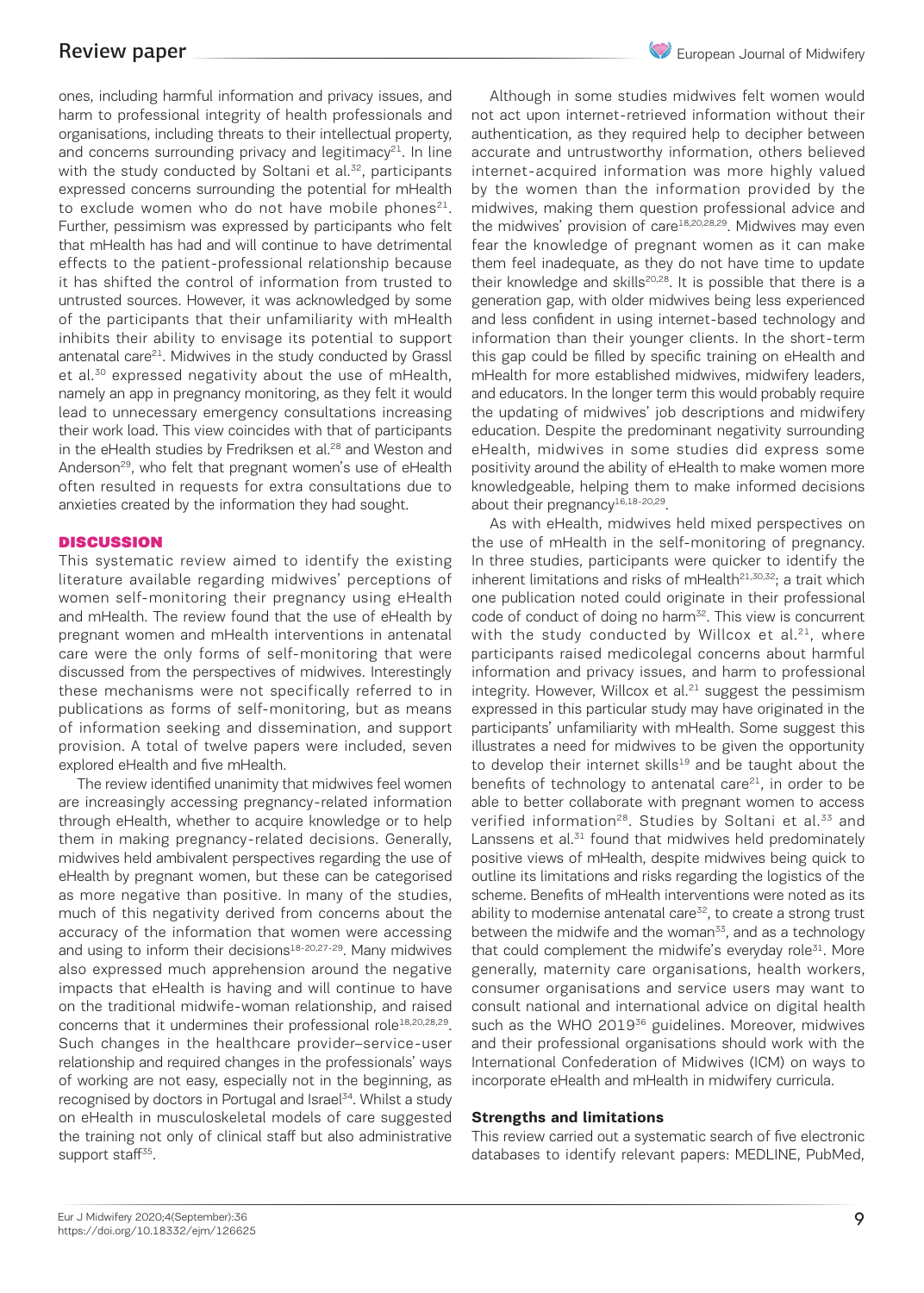### Review paper

Scopus, CINAHL and PsycINFO. In addition to this, a snowball search strategy was used to identify additional relevant articles from the reference lists of papers, which were selected for inclusion in this review, and their full texts were screened to ensure no potentially relevant articles were excluded. Whilst a reproducible search strategy was used, it is possible that studies indexed elsewhere were not identified and not cited by the included studies.

As part of the inclusion criteria, articles had to be published in English, due to a lack of translation resources. Subsequently, a limitation of this review is that relevant articles that were published or available in any language other than English may have been excluded for this reason. This potentially has implications on the transferability of the findings outlined in this review, to Low- and Middle-Income Countries and countries where English is not the native language. Therefore, it is important to acknowledge that the findings in this review may not accurately reflect midwives who work in other settings outside the UK. Finally, this review was undertaken prior to the occurrence of COVID-19; the public health measures employed in many countries such as lockdown, restrictions in travel, meeting people and social distancing, saw a rapid increase in online health services including online COVID-19 symptoms checkers<sup>37</sup>.

### CONCLUSIONS

It seems inevitable that women will increasingly use easily available online information to help them make pregnancy-related decisions. This review noted that eHealth and mHealth are the only forms of self-monitoring that have been explored from the perspective of midwives in the academic sphere. eHealth is being used increasingly by women to access pregnancy-related information, and mHealth initiatives are beginning to be utilised. However, with only twelve relevant articles identified in this field, there is a compelling need for more research that explores midwives' perspectives of women self-monitoring their pregnancy, with regard to both eHealth and mHealth, but also more broadly concerning their perspectives of selfmonitoring devices and home-monitoring equipment. In our contemporary society, midwives will have to find new ways to adapt to and accept these changes, whether by educating themselves about the benefits of technology or developing the necessary skills to use this. However, it is important to remember that there are limitations to eHealth and mHealth, including: 1) lack of privacy; 2) issues of liability and costs; and, most of all, 3) lack of evidence about its effectiveness in pregnancy.

#### REFERENCES

- 1. Lupton D. Quantifying the body: Monitoring, performing and measuring health in the age of mHealth technologies. Critical Public Health. 2013;23(4):393- 403. doi:10.1080/09581596.2013.794931
- 2. Lupton D. The digitally engaged patient: Self-monitoring and self-care in the digital health era. Social Theory and Health. 2013;11(3):256-270. doi:10.1057/sth.2013.10
- 3. Kirschenbaum DS. Self-regulatory failure: a review with

clinical implications. Clin Psychol Rev. 1987;7(1):77- 104. doi:10.1016/0272-7358(87)90005-5

- 4. Vohs KD, Baumeister RF. Understanding self-regulation: An introduction. In: Baumesiter RF, Vohs KD, eds. Handbook of Self-regulation: Research, Theory and Applications. New York, NY: Guildford Press, 2004.
- 5. Baumeister RF. The Cultural Animal: Human nature, meaning and social life. New York, NY: Oxford University Press; 2005.
- 6. Gretton C, Honeyman M. The digital revolution: eight technologies that will change health and care. The King's Fund. https://www.kingsfund.org.uk/ publications/eight-technologies-will-change-healthand-care. Published January 1, 2016. Accessed August 21, 2020.
- 7. Eysenbach G. What is e-health?. J Med Internet Res. 2001;3(2):e20. doi:10.2196/jmir.3.2.e20
- 8. World Health Organization. eHealth. https://www.who. int/ehealth/about/en/. Accessed August 21, 2020.
- 9. Nacinovich, M. Defining mHealth. J Health Commun. 2011;4(1):1-3. doi:10.1179/175380611X12950033990296
- 10. World Health Organization. mHealth: New horizons for health through mobile technologies. https://www.who. int/goe/publications/goe\_mhealth\_web.pdf. Published 2011. Accessed August 21, 2020.
- 11. Hodgkinson JA, Tucker KL, Crawford C, et al. Is self-monitoring of blood pressure in pregnancy safe and effective?. BMJ. 2014;349:g6616. doi:10.1136/bmj.g6616
- 12. Johnson SA. "Maternal devices", social media and the self-management of pregnancy, mothering and child health. Societies. 2014;4(2):330-350. doi:10.3390/soc4020330
- 13. Lee Y, Moon M. Utilization and Content Evaluation of Mobile Applications for Pregnancy, Birth, and Child Care. Healthc Inform Res. 2016;22(2):73-80. doi:10.4258/hir.2016.22.2.73
- 14. van den Heuvel JFM, Groenhof TK, Veerbeek JHW, et al. eHealth as the Next-Generation Perinatal Care: An Overview of the Literature. J Med Internet Res. 2018;20(6):e202. doi:10.2196/jmir.9262
- 15. Handfield B, Turnbull S, Bell RJ. What do obstetricians think about media influence on their patients?. Aust N Z J Obstet Gynaecol. 2006;46(5):379-383. doi:10.1111/j.1479-828x.2006.00621.x
- 16. Lagan B, Sinclair M, Kernohan WG. Pregnancy problems: answers on the internet?. RCM Midwives. 2007;10(6):276-278. PMID:17596081.
- 17. Pickering TG. Should doctors still measure blood pressure?. Br J Gen Pract. 2006;8(6):394-386. doi:10.1111/j.1524-6175.2006.05154.x
- 18. Johnsen H. The impact of internet use on the clientprofessional relationship: A comparative analysis. BMJ. 2014;22(3):188-193. doi:10.12968/bjom.2014.22.3.188
- 19. Lagan BM, Sinclair M, Kernohan WG. Web based survey of midwife's perceptions of women using the internet and pregnancy: a global phenomenon. Midwifery. 2011;27(2):273-281. doi:10.1016/j.midw.2009.07.002
- 20. Wennberg AL, Hornsten A, Hamberg K. A questioned